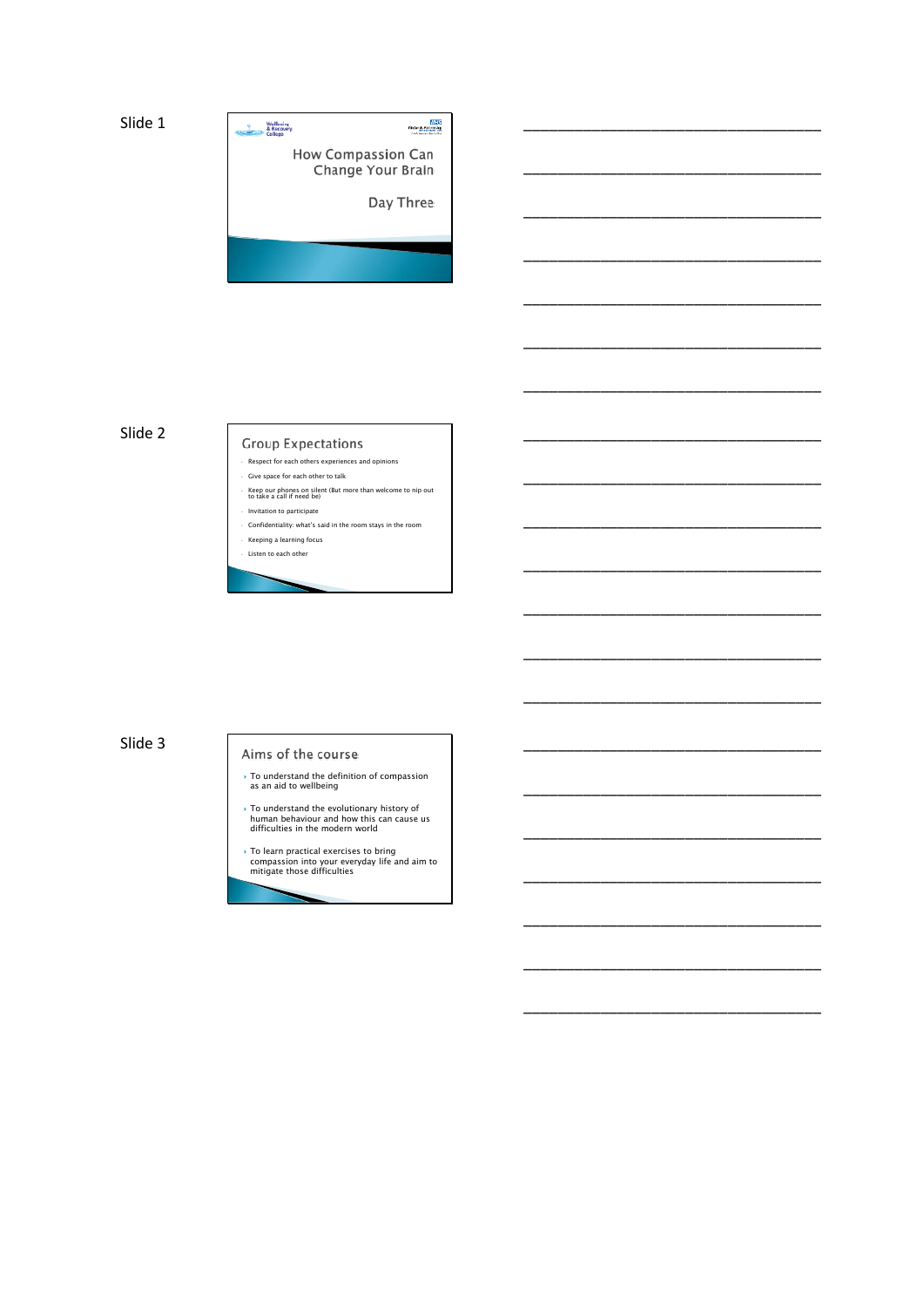### Aims of today's session

- To practice a Kindness meditation
- To explore the concepts of Interconnectedness, Acceptance and Non-judgement
- To discuss why "Success is never final, and failure is never fatal"

\_\_\_\_\_\_\_\_\_\_\_\_\_\_\_\_\_\_\_\_\_\_\_\_\_\_\_\_\_\_\_\_\_\_\_

\_\_\_\_\_\_\_\_\_\_\_\_\_\_\_\_\_\_\_\_\_\_\_\_\_\_\_\_\_\_\_\_\_\_\_

\_\_\_\_\_\_\_\_\_\_\_\_\_\_\_\_\_\_\_\_\_\_\_\_\_\_\_\_\_\_\_\_\_\_\_

\_\_\_\_\_\_\_\_\_\_\_\_\_\_\_\_\_\_\_\_\_\_\_\_\_\_\_\_\_\_\_\_\_\_\_

\_\_\_\_\_\_\_\_\_\_\_\_\_\_\_\_\_\_\_\_\_\_\_\_\_\_\_\_\_\_\_\_\_\_\_

\_\_\_\_\_\_\_\_\_\_\_\_\_\_\_\_\_\_\_\_\_\_\_\_\_\_\_\_\_\_\_\_\_\_\_

\_\_\_\_\_\_\_\_\_\_\_\_\_\_\_\_\_\_\_\_\_\_\_\_\_\_\_\_\_\_\_\_\_\_\_

\_\_\_\_\_\_\_\_\_\_\_\_\_\_\_\_\_\_\_\_\_\_\_\_\_\_\_\_\_\_\_\_\_\_\_

\_\_\_\_\_\_\_\_\_\_\_\_\_\_\_\_\_\_\_\_\_\_\_\_\_\_\_\_\_\_\_\_\_\_\_

\_\_\_\_\_\_\_\_\_\_\_\_\_\_\_\_\_\_\_\_\_\_\_\_\_\_\_\_\_\_\_\_\_\_\_

\_\_\_\_\_\_\_\_\_\_\_\_\_\_\_\_\_\_\_\_\_\_\_\_\_\_\_\_\_\_\_\_\_\_\_

\_\_\_\_\_\_\_\_\_\_\_\_\_\_\_\_\_\_\_\_\_\_\_\_\_\_\_\_\_\_\_\_\_\_\_

\_\_\_\_\_\_\_\_\_\_\_\_\_\_\_\_\_\_\_\_\_\_\_\_\_\_\_\_\_\_\_\_\_\_\_

\_\_\_\_\_\_\_\_\_\_\_\_\_\_\_\_\_\_\_\_\_\_\_\_\_\_\_\_\_\_\_\_\_\_\_

\_\_\_\_\_\_\_\_\_\_\_\_\_\_\_\_\_\_\_\_\_\_\_\_\_\_\_\_\_\_\_\_\_\_\_

\_\_\_\_\_\_\_\_\_\_\_\_\_\_\_\_\_\_\_\_\_\_\_\_\_\_\_\_\_\_\_\_\_\_\_

\_\_\_\_\_\_\_\_\_\_\_\_\_\_\_\_\_\_\_\_\_\_\_\_\_\_\_\_\_\_\_\_\_\_\_

\_\_\_\_\_\_\_\_\_\_\_\_\_\_\_\_\_\_\_\_\_\_\_\_\_\_\_\_\_\_\_\_\_\_\_

\_\_\_\_\_\_\_\_\_\_\_\_\_\_\_\_\_\_\_\_\_\_\_\_\_\_\_\_\_\_\_\_\_\_\_

\_\_\_\_\_\_\_\_\_\_\_\_\_\_\_\_\_\_\_\_\_\_\_\_\_\_\_\_\_\_\_\_\_\_\_

To explore the concept of 'Impermanence' through a meditation

To look at 'Compassion and Strength'

## Slide 5

### FEEDBACK?

- Discussion regarding Gratitude Diary – how did you get on with this?
- Compassionate other Did you manage to think of something that represents this for you?

Slide 6 The Two Wolves Revisited...

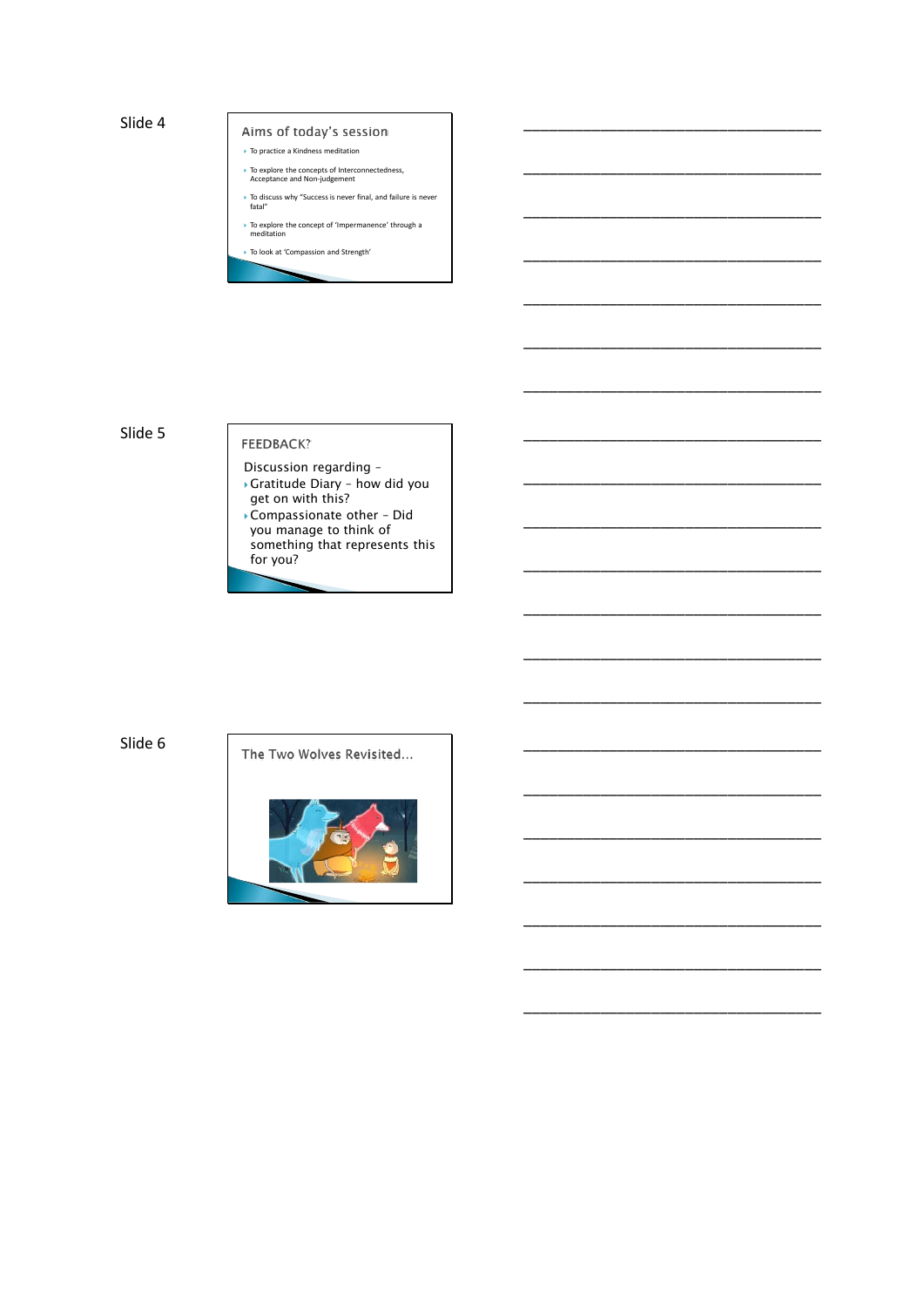

Slide 8



Slide 9

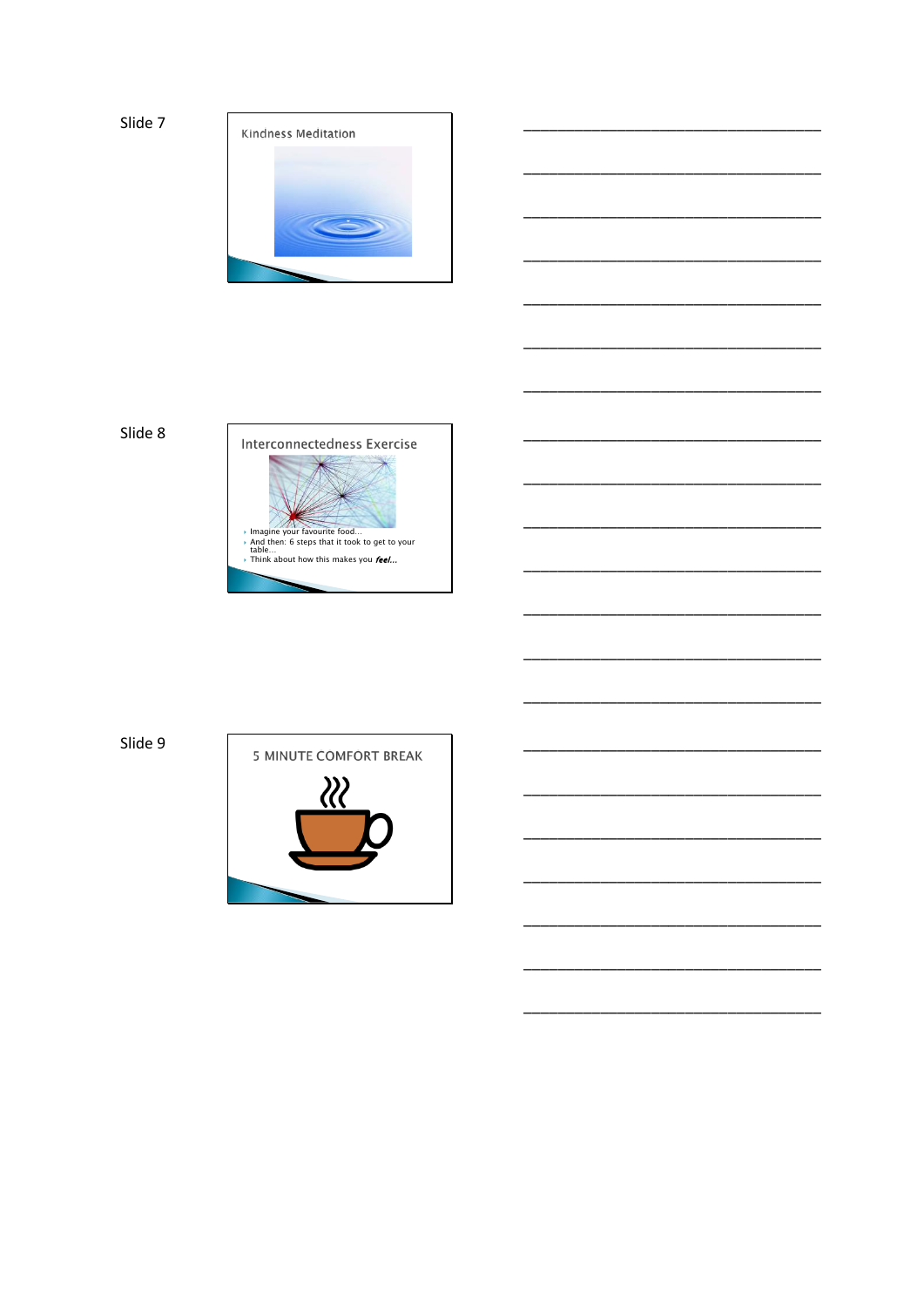

Slide 11



Acceptance and non-judgement

Film find that the best that one can do when it is<br>raining, is let it rain..." Henry Wadsworth Longboat

Slide 12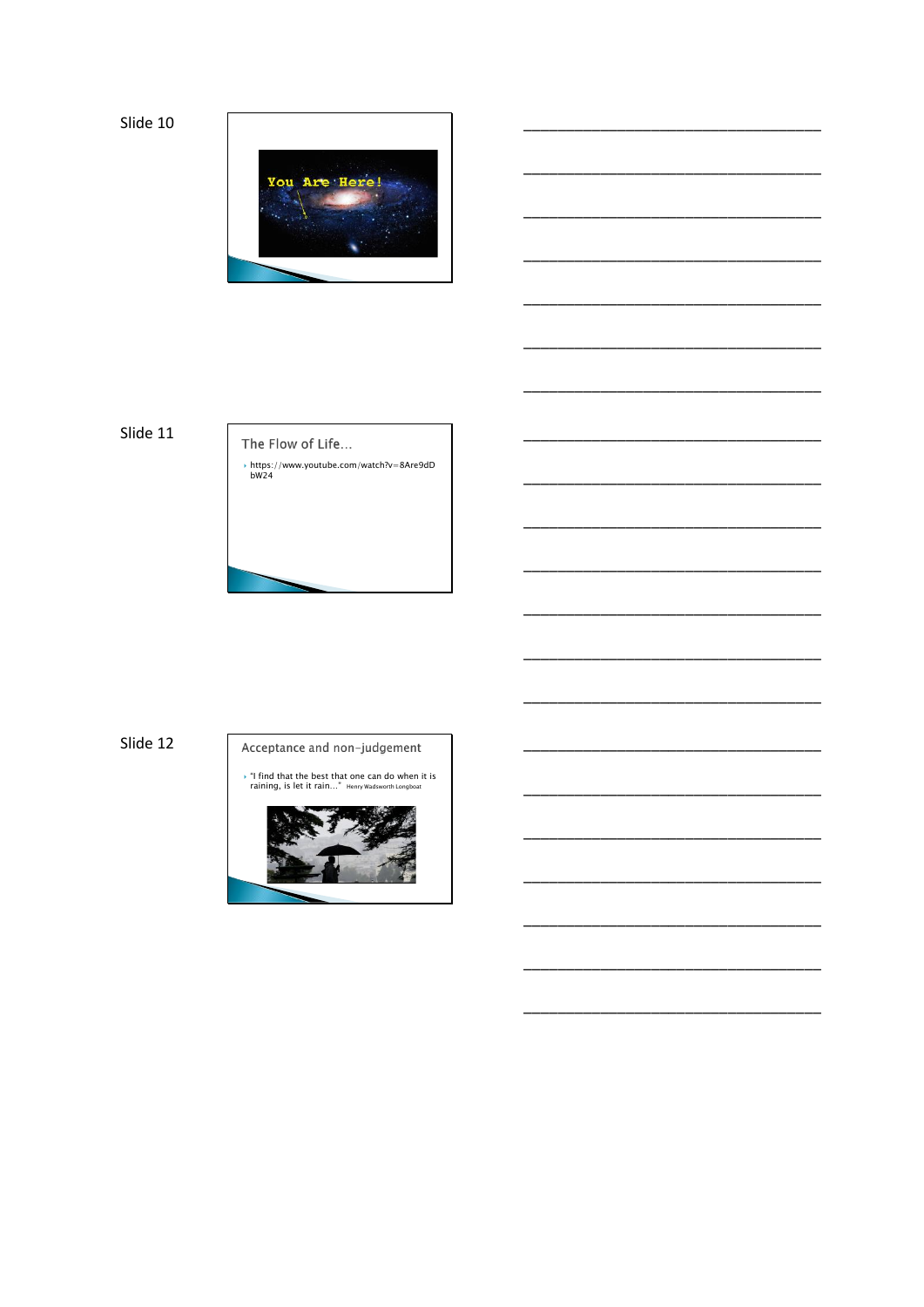Acceptance is not...

 Mindlessly indulging in emotions/acting out Conditional Denial

\_\_\_\_\_\_\_\_\_\_\_\_\_\_\_\_\_\_\_\_\_\_\_\_\_\_\_\_\_\_\_\_\_\_\_

\_\_\_\_\_\_\_\_\_\_\_\_\_\_\_\_\_\_\_\_\_\_\_\_\_\_\_\_\_\_\_\_\_\_\_

\_\_\_\_\_\_\_\_\_\_\_\_\_\_\_\_\_\_\_\_\_\_\_\_\_\_\_\_\_\_\_\_\_\_\_

\_\_\_\_\_\_\_\_\_\_\_\_\_\_\_\_\_\_\_\_\_\_\_\_\_\_\_\_\_\_\_\_\_\_\_

\_\_\_\_\_\_\_\_\_\_\_\_\_\_\_\_\_\_\_\_\_\_\_\_\_\_\_\_\_\_\_\_\_\_\_

\_\_\_\_\_\_\_\_\_\_\_\_\_\_\_\_\_\_\_\_\_\_\_\_\_\_\_\_\_\_\_\_\_\_\_

\_\_\_\_\_\_\_\_\_\_\_\_\_\_\_\_\_\_\_\_\_\_\_\_\_\_\_\_\_\_\_\_\_\_\_

\_\_\_\_\_\_\_\_\_\_\_\_\_\_\_\_\_\_\_\_\_\_\_\_\_\_\_\_\_\_\_\_\_\_\_

\_\_\_\_\_\_\_\_\_\_\_\_\_\_\_\_\_\_\_\_\_\_\_\_\_\_\_\_\_\_\_\_\_\_\_

\_\_\_\_\_\_\_\_\_\_\_\_\_\_\_\_\_\_\_\_\_\_\_\_\_\_\_\_\_\_\_\_\_\_\_

\_\_\_\_\_\_\_\_\_\_\_\_\_\_\_\_\_\_\_\_\_\_\_\_\_\_\_\_\_\_\_\_\_\_\_

\_\_\_\_\_\_\_\_\_\_\_\_\_\_\_\_\_\_\_\_\_\_\_\_\_\_\_\_\_\_\_\_\_\_\_

\_\_\_\_\_\_\_\_\_\_\_\_\_\_\_\_\_\_\_\_\_\_\_\_\_\_\_\_\_\_\_\_\_\_\_

\_\_\_\_\_\_\_\_\_\_\_\_\_\_\_\_\_\_\_\_\_\_\_\_\_\_\_\_\_\_\_\_\_\_\_

\_\_\_\_\_\_\_\_\_\_\_\_\_\_\_\_\_\_\_\_\_\_\_\_\_\_\_\_\_\_\_\_\_\_\_

\_\_\_\_\_\_\_\_\_\_\_\_\_\_\_\_\_\_\_\_\_\_\_\_\_\_\_\_\_\_\_\_\_\_\_

\_\_\_\_\_\_\_\_\_\_\_\_\_\_\_\_\_\_\_\_\_\_\_\_\_\_\_\_\_\_\_\_\_\_\_

\_\_\_\_\_\_\_\_\_\_\_\_\_\_\_\_\_\_\_\_\_\_\_\_\_\_\_\_\_\_\_\_\_\_\_

\_\_\_\_\_\_\_\_\_\_\_\_\_\_\_\_\_\_\_\_\_\_\_\_\_\_\_\_\_\_\_\_\_\_\_

\_\_\_\_\_\_\_\_\_\_\_\_\_\_\_\_\_\_\_\_\_\_\_\_\_\_\_\_\_\_\_\_\_\_\_

- 
- $\rightarrow$  Beating ourselves up for what we feel ▶ And It doesn't mean that we *can't* change<br>anything

# Slide 14

### Acceptance is...

- 
- 
- 
- Unconditional self acceptance is being completely<br>open to the experience we are having now, whatever it<br>may be<br> $\rho$ en to the experience we are having now, whatever it<br> $\rho$ <br> $R$  acquires a balanced and objective look at our
- 

Slide 15 **Non-judgement does not mean**<br>none preference

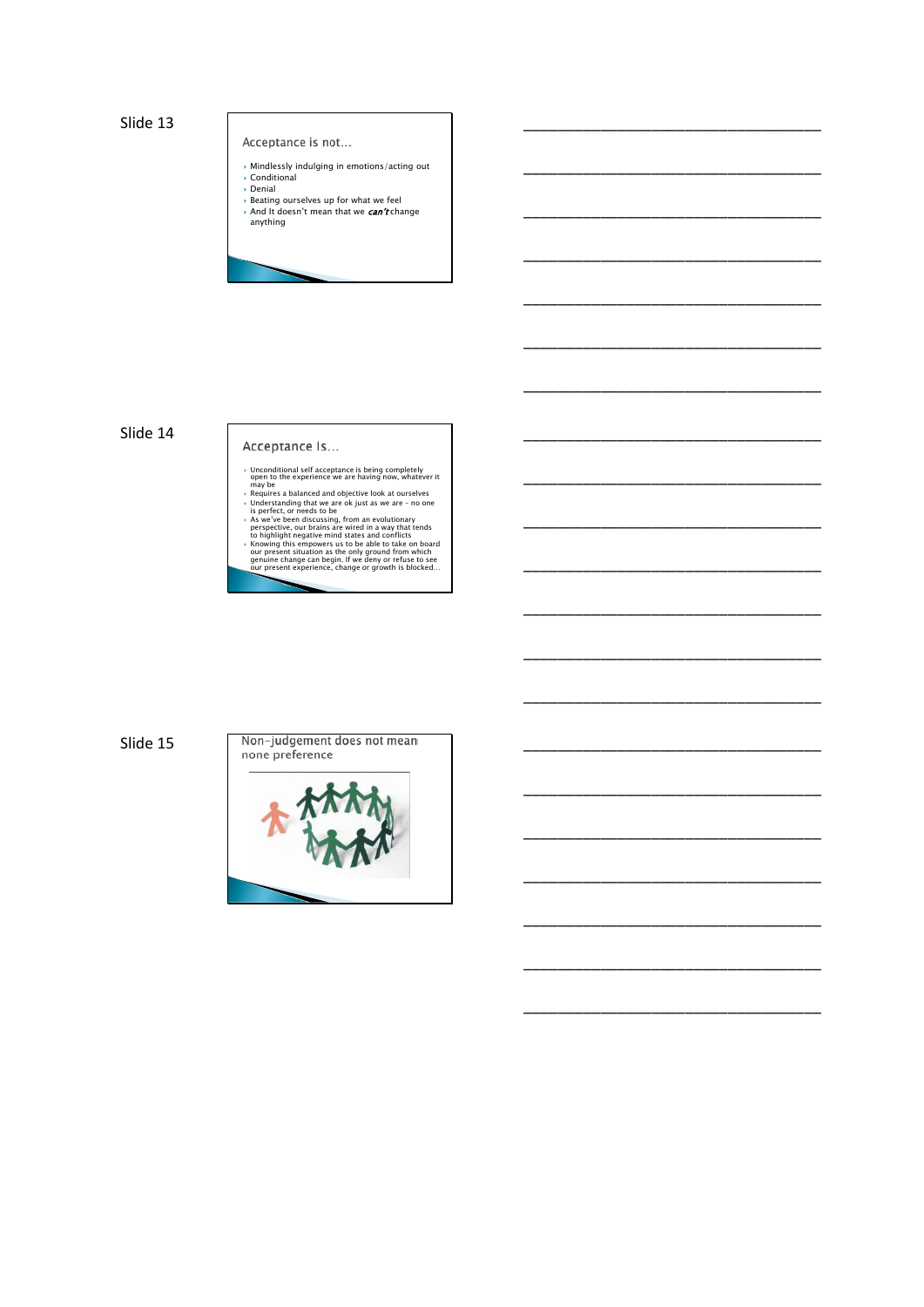

\_\_\_\_\_\_\_\_\_\_\_\_\_\_\_\_\_\_\_\_\_\_\_\_\_\_\_\_\_\_\_\_\_\_\_

\_\_\_\_\_\_\_\_\_\_\_\_\_\_\_\_\_\_\_\_\_\_\_\_\_\_\_\_\_\_\_\_\_\_\_

\_\_\_\_\_\_\_\_\_\_\_\_\_\_\_\_\_\_\_\_\_\_\_\_\_\_\_\_\_\_\_\_\_\_\_

\_\_\_\_\_\_\_\_\_\_\_\_\_\_\_\_\_\_\_\_\_\_\_\_\_\_\_\_\_\_\_\_\_\_\_

\_\_\_\_\_\_\_\_\_\_\_\_\_\_\_\_\_\_\_\_\_\_\_\_\_\_\_\_\_\_\_\_\_\_\_

\_\_\_\_\_\_\_\_\_\_\_\_\_\_\_\_\_\_\_\_\_\_\_\_\_\_\_\_\_\_\_\_\_\_\_

\_\_\_\_\_\_\_\_\_\_\_\_\_\_\_\_\_\_\_\_\_\_\_\_\_\_\_\_\_\_\_\_\_\_\_

\_\_\_\_\_\_\_\_\_\_\_\_\_\_\_\_\_\_\_\_\_\_\_\_\_\_\_\_\_\_\_\_\_\_\_

\_\_\_\_\_\_\_\_\_\_\_\_\_\_\_\_\_\_\_\_\_\_\_\_\_\_\_\_\_\_\_\_\_\_\_

\_\_\_\_\_\_\_\_\_\_\_\_\_\_\_\_\_\_\_\_\_\_\_\_\_\_\_\_\_\_\_\_\_\_\_

\_\_\_\_\_\_\_\_\_\_\_\_\_\_\_\_\_\_\_\_\_\_\_\_\_\_\_\_\_\_\_\_\_\_\_

\_\_\_\_\_\_\_\_\_\_\_\_\_\_\_\_\_\_\_\_\_\_\_\_\_\_\_\_\_\_\_\_\_\_\_

\_\_\_\_\_\_\_\_\_\_\_\_\_\_\_\_\_\_\_\_\_\_\_\_\_\_\_\_\_\_\_\_\_\_\_

\_\_\_\_\_\_\_\_\_\_\_\_\_\_\_\_\_\_\_\_\_\_\_\_\_\_\_\_\_\_\_\_\_\_\_

\_\_\_\_\_\_\_\_\_\_\_\_\_\_\_\_\_\_\_\_\_\_\_\_\_\_\_\_\_\_\_\_\_\_\_

\_\_\_\_\_\_\_\_\_\_\_\_\_\_\_\_\_\_\_\_\_\_\_\_\_\_\_\_\_\_\_\_\_\_\_

\_\_\_\_\_\_\_\_\_\_\_\_\_\_\_\_\_\_\_\_\_\_\_\_\_\_\_\_\_\_\_\_\_\_\_

\_\_\_\_\_\_\_\_\_\_\_\_\_\_\_\_\_\_\_\_\_\_\_\_\_\_\_\_\_\_\_\_\_\_\_

\_\_\_\_\_\_\_\_\_\_\_\_\_\_\_\_\_\_\_\_\_\_\_\_\_\_\_\_\_\_\_\_\_\_\_

\_\_\_\_\_\_\_\_\_\_\_\_\_\_\_\_\_\_\_\_\_\_\_\_\_\_\_\_\_\_\_\_\_\_\_

\_\_\_\_\_\_\_\_\_\_\_\_\_\_\_\_\_\_\_\_\_\_\_\_\_\_\_\_\_\_\_\_\_\_\_

## Slide 17

### Failure? 'Failure' is a judgement.

- Doing/trying something is the main thing; Results are less important.
- Something you could perceive as failure is just another opportunity to be kind to yourself.
- $\rightarrow$  If a perceived success is necessary to boost your self esteem; a perceived failure will be damaging to it.
- If you keep an open non judgmental attitude; you'll always learn something.

"An Experiment is never a failure"

# Slide 18

Keep Calm & Carry on ... ....

"**SUCCESS IS NEVER FINAL &**

**FAILURE IS NEVER FATAL**"

:Winston Churchill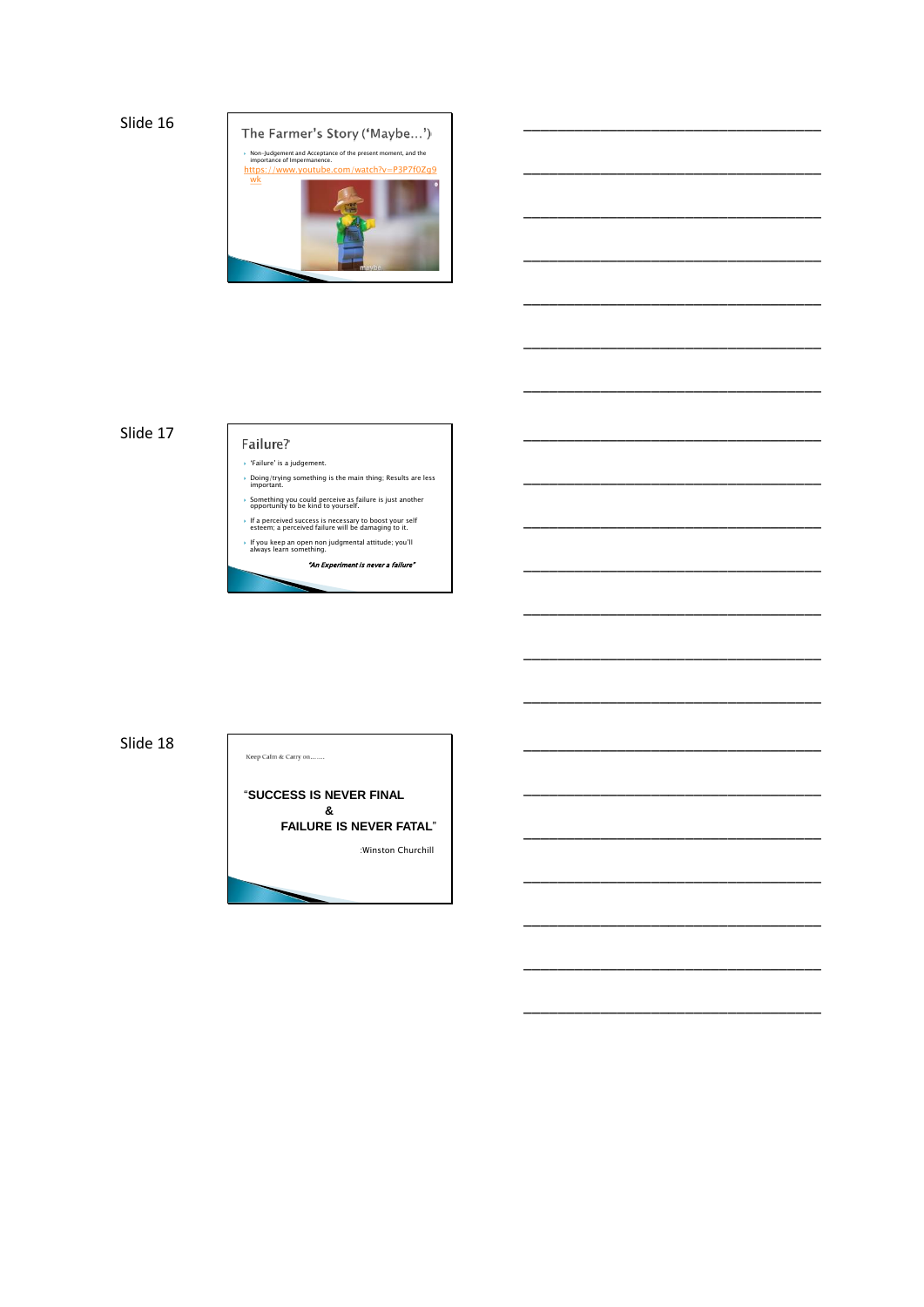

Slide 20



Slide 21

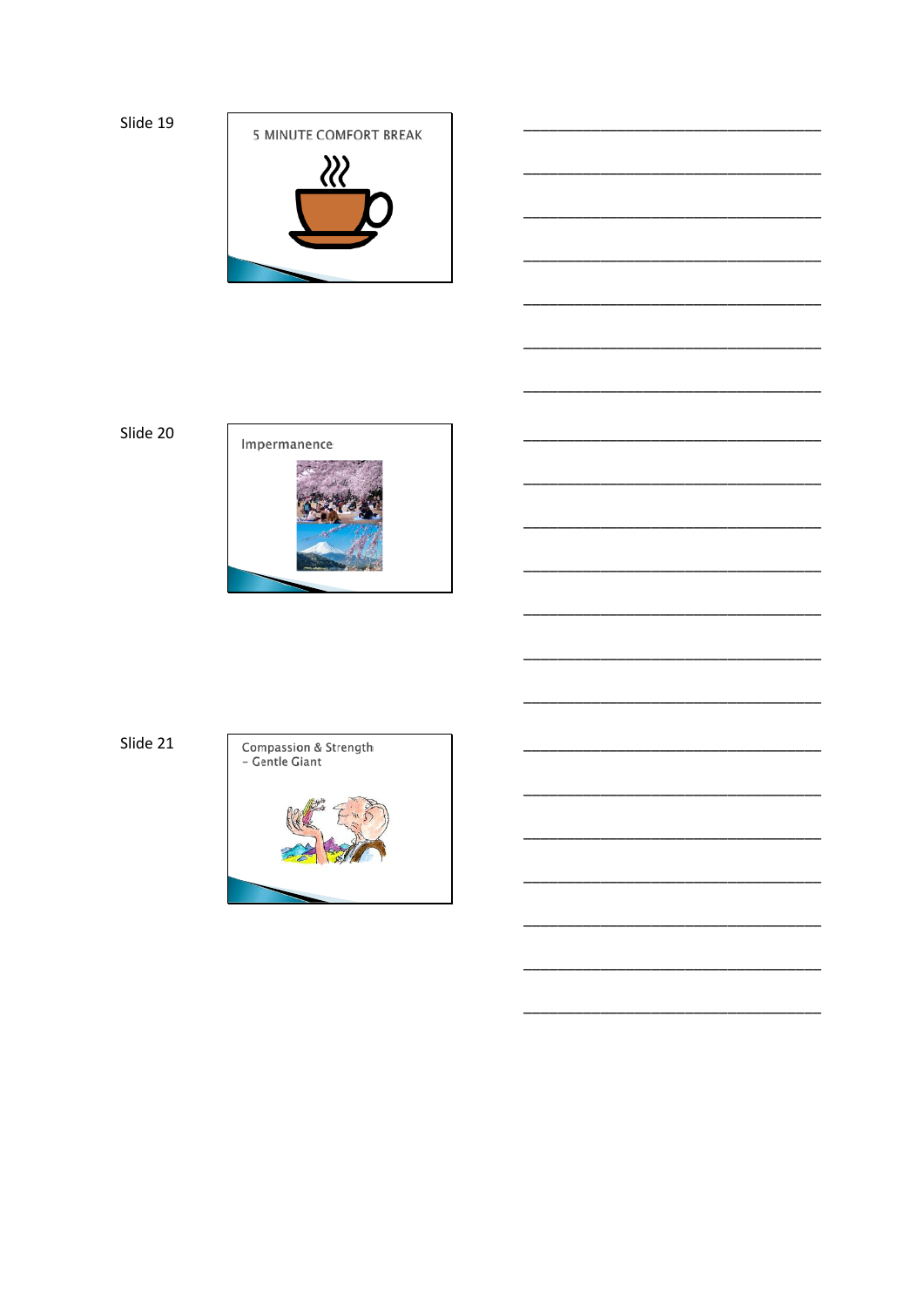### Exercise

Think of a time when the present moment seemed unpleasant (or just not going the way that you wanted or expected).

\_\_\_\_\_\_\_\_\_\_\_\_\_\_\_\_\_\_\_\_\_\_\_\_\_\_\_\_\_\_\_\_\_\_\_

\_\_\_\_\_\_\_\_\_\_\_\_\_\_\_\_\_\_\_\_\_\_\_\_\_\_\_\_\_\_\_\_\_\_\_

\_\_\_\_\_\_\_\_\_\_\_\_\_\_\_\_\_\_\_\_\_\_\_\_\_\_\_\_\_\_\_\_\_\_\_

\_\_\_\_\_\_\_\_\_\_\_\_\_\_\_\_\_\_\_\_\_\_\_\_\_\_\_\_\_\_\_\_\_\_\_

\_\_\_\_\_\_\_\_\_\_\_\_\_\_\_\_\_\_\_\_\_\_\_\_\_\_\_\_\_\_\_\_\_\_\_

\_\_\_\_\_\_\_\_\_\_\_\_\_\_\_\_\_\_\_\_\_\_\_\_\_\_\_\_\_\_\_\_\_\_\_

\_\_\_\_\_\_\_\_\_\_\_\_\_\_\_\_\_\_\_\_\_\_\_\_\_\_\_\_\_\_\_\_\_\_\_

\_\_\_\_\_\_\_\_\_\_\_\_\_\_\_\_\_\_\_\_\_\_\_\_\_\_\_\_\_\_\_\_\_\_\_

\_\_\_\_\_\_\_\_\_\_\_\_\_\_\_\_\_\_\_\_\_\_\_\_\_\_\_\_\_\_\_\_\_\_\_

\_\_\_\_\_\_\_\_\_\_\_\_\_\_\_\_\_\_\_\_\_\_\_\_\_\_\_\_\_\_\_\_\_\_\_

\_\_\_\_\_\_\_\_\_\_\_\_\_\_\_\_\_\_\_\_\_\_\_\_\_\_\_\_\_\_\_\_\_\_\_

\_\_\_\_\_\_\_\_\_\_\_\_\_\_\_\_\_\_\_\_\_\_\_\_\_\_\_\_\_\_\_\_\_\_\_

\_\_\_\_\_\_\_\_\_\_\_\_\_\_\_\_\_\_\_\_\_\_\_\_\_\_\_\_\_\_\_\_\_\_\_

\_\_\_\_\_\_\_\_\_\_\_\_\_\_\_\_\_\_\_\_\_\_\_\_\_\_\_\_\_\_\_\_\_\_\_

\_\_\_\_\_\_\_\_\_\_\_\_\_\_\_\_\_\_\_\_\_\_\_\_\_\_\_\_\_\_\_\_\_\_\_

\_\_\_\_\_\_\_\_\_\_\_\_\_\_\_\_\_\_\_\_\_\_\_\_\_\_\_\_\_\_\_\_\_\_\_

\_\_\_\_\_\_\_\_\_\_\_\_\_\_\_\_\_\_\_\_\_\_\_\_\_\_\_\_\_\_\_\_\_\_\_

\_\_\_\_\_\_\_\_\_\_\_\_\_\_\_\_\_\_\_\_\_\_\_\_\_\_\_\_\_\_\_\_\_\_\_

\_\_\_\_\_\_\_\_\_\_\_\_\_\_\_\_\_\_\_\_\_\_\_\_\_\_\_\_\_\_\_\_\_\_\_

\_\_\_\_\_\_\_\_\_\_\_\_\_\_\_\_\_\_\_\_\_\_\_\_\_\_\_\_\_\_\_\_\_\_\_

\_\_\_\_\_\_\_\_\_\_\_\_\_\_\_\_\_\_\_\_\_\_\_\_\_\_\_\_\_\_\_\_\_\_\_

- 
- But… those circumstances led to something far more positive. If you can't, or would rather not, think of an example from your experience, see if you can imagine circumstances that maybe could happen…

## Slide 23



## Slide 24

# YOUR FEEDBACK MATTERS

Please fill out the evaluation form – click the link in the chat